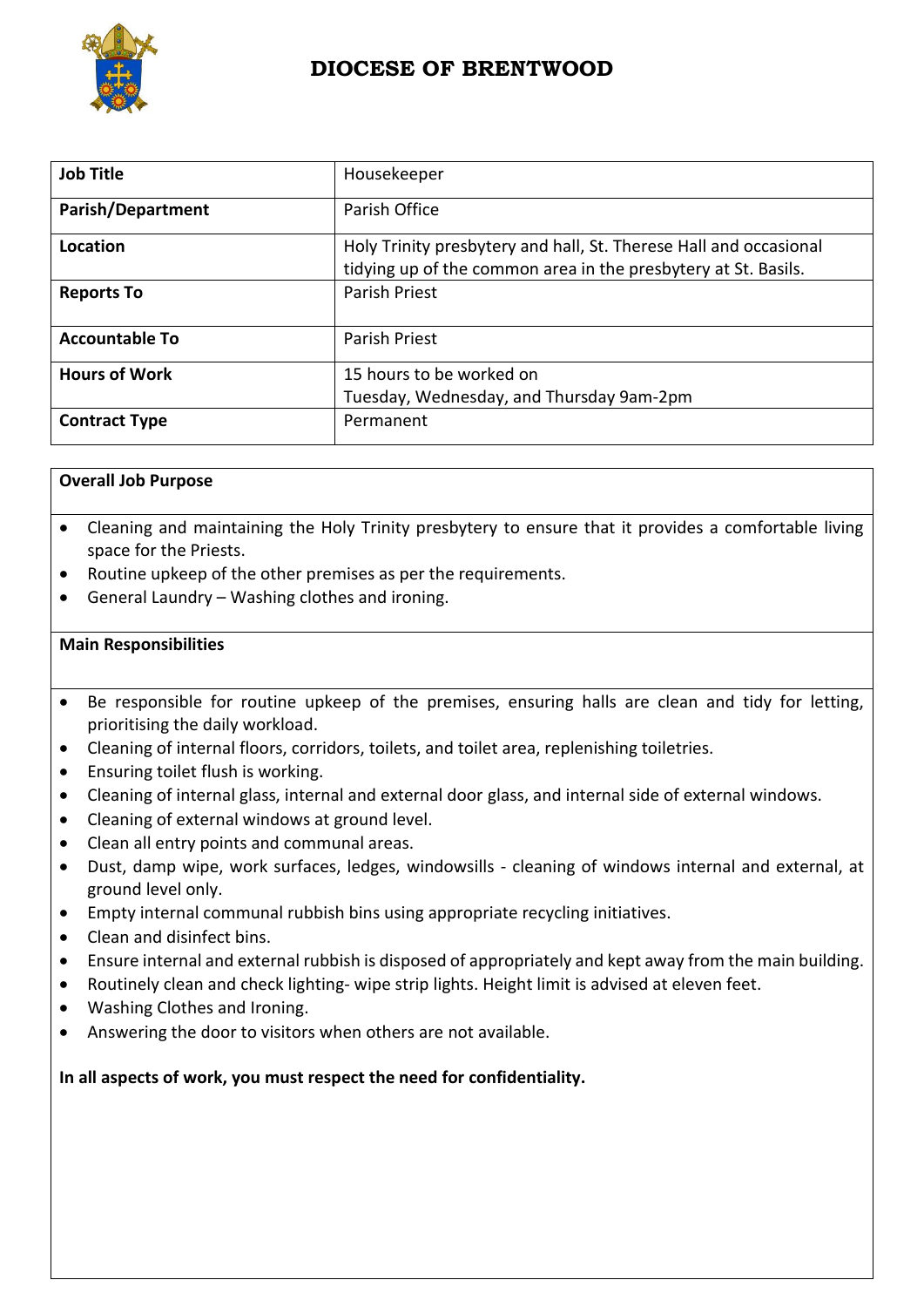#### **Notes:**

- You will be expected to produce work to a high standard and to promote quality at all times.
- You will be expected to adhere to the policies and procedures of the Diocese of Brentwood.
- The post holder may have access to confidential data. Disclosure of confidential information to any unauthorised person may lead to disciplinary action which could ultimately lead to dismissal.
- You will be expected to participate in a staff appraisal scheme for yourself and staff you manage where applicable.
- If you are a member of a professional/regulatory body you will be required to abide by the relevant professional Code of Conduct
- Smoking is not permitted while on duty or in uniform (where this is worn).
- Employees must be prepared to work flexibly to meet the changing needs of the organisation.

### **EQUAL OPPORTUNITIES**

The Diocese of Brentwood operates an Equal Opportunities Policy and expects staff to have a commitment to equal opportunity policies in relation to employment and service delivery.

### **CHANGES TO THIS JOB DESCRIPTION**

- 1. Any changes to job descriptions must be operationally required and approved with the staff member, line manager and then authorised by the Senior Manager and HR.
- 2. Master copies of all job descriptions are held on the HR Database, therefore any changes must be sent to HR for review and filing.
- 3. No changes can be made to generic job descriptions without all post holders being consulted and in agreement with the HR.
- 4. The above job description does not purport to be an exhaustive list of duties and responsibilities. The postholder will be expected to undertake additional duties as the requirements of the post change.

# **Date of Job Description:**

# **Post-holder in receipt and agreement of job description:**

Signature ………………………………….

Name (please print).................................

Manager's Signature ……………………..

Name (please print).................................

|--|--|